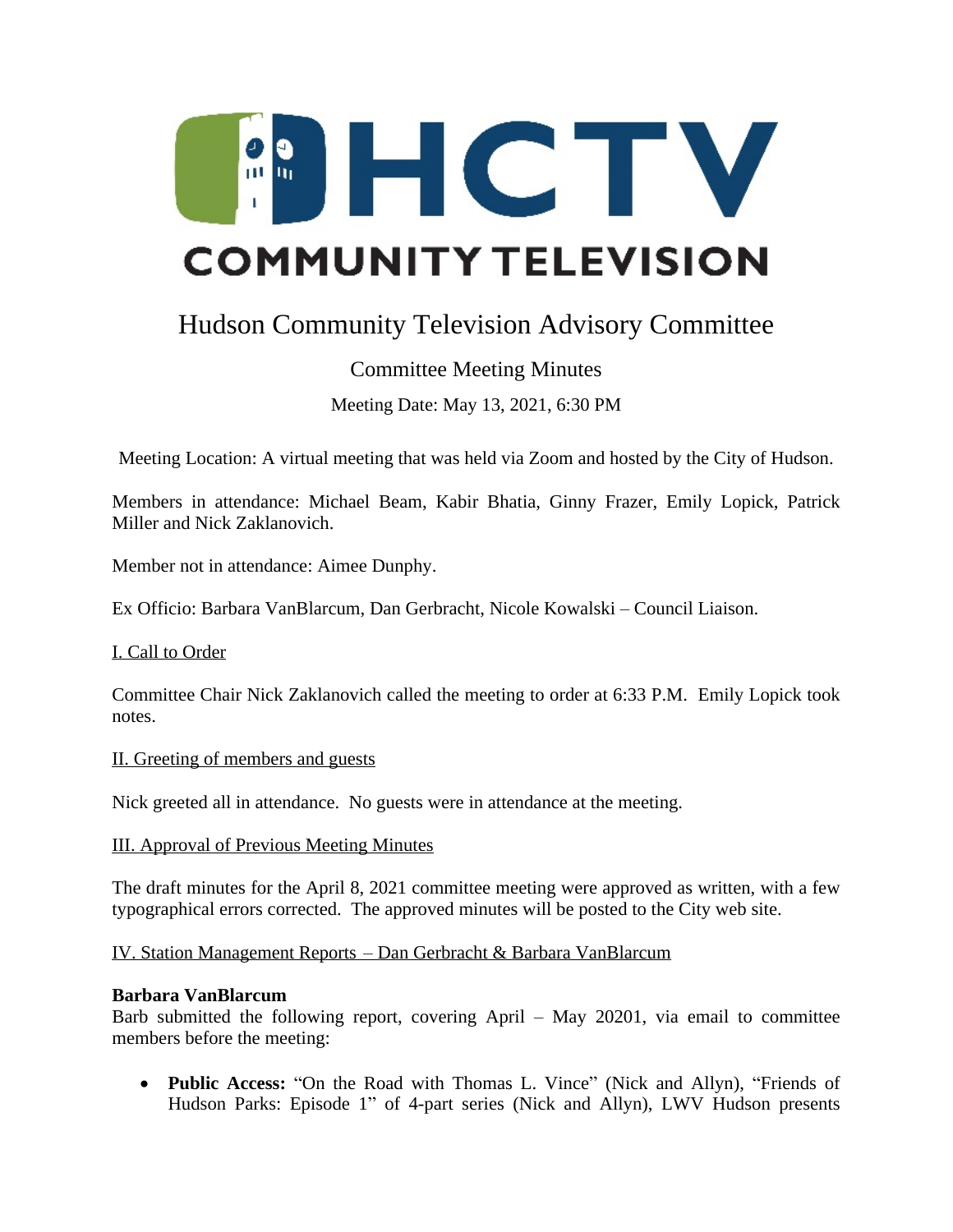"Statehouse Day: Redistricting," The Hudson Players present "A Night with Eric Coble," "Hudson Library Renewal Levy" program, "Phun Phacts at the Pharmacy": 2 episodes, Hudson Rotary Club: weekly, Forum360: weekly, FCC: "Organ Music for Good Friday."

- **New Public Access Producers:** Hudson United Methodist Church (weekly, airs Sunday 8:30 a.m.), HUDLAX Girls Lacrosse parents - - every game: home & away.
- **Hudson City School District:** "The Herman Show" 2 episodes, "Uncharted Waters" with Hudson Community First & HCTV.
- **Acquired:** Akron Roundtable: Paul Dolan "The Cleveland Indians," Akron Roundtable: Dr. Jeffrey Reuter "Lake Erie," City Club of Cleveland forums (2-3 a week), Hudson Library & Historical Society Author Series (6 episodes).
- **HCTV Productions:** "Good Day in Hudson:" April guests: Thom Sheridan, Curt Van Blarcum, May guests: Nicole Kowalski, Kate Schlademan, Yeji Kim. "Trio a Capriccio Flute Ensemble," HHS Boys Lacrosse vs top-ranked Dublin-Jerome (13-12!), HHS Music Association's Spring Awards Concerts: Bands, Orchestras, Jazz Bands
- Plus, the HBOE meetings and City of Hudson meetings.

### **Dan Gerbracht**

- New Hudson Headlines videos
	- o Released pedestrian and bicycle safety video
	- o Code enforcement video detailing what you need for a permit, zoning, etc.
	- o Dora and other special events going on in Hudson
	- o Dan and Emily (comm person for the city) would appreciate feedback on the Hudson Headlines video.
- Used robotic cameras for the concerts mentioned above broadcast live. Thank you for Nick and Patrick for helping.
- Installed all new camera cabling in the auditorium.
- Moving forward to change video in City Hall.
- Police Department have a proposal for cameras in their training room consulted with them.
- Middle School cameras possibly getting control of the robotic camera there for broadcasting concerts.
- Equipment
	- o Sony NX5 portable cameras
		- $\blacksquare$  2 broken one repaired and one getting replaced
	- o New bags and mounts for equipment
- High School graduation at Blossom Music Center Blossom not wired for video so presents some challenges.
- Will be able to use fiber optic cabling purchased for other graduation for baseball stadium.

# **V. Discussion items from April 08, 2021 meeting – All**

- **A.** Survey members concerning possible return to in-person meetings.
	- a. Our next meeting in June will be virtual, but we will be back in person in July.
- **B.** Discussion on possible options for adding Facebook live capabilities.
	- a. Proposal to purchase a black magic switcher to help facilitate.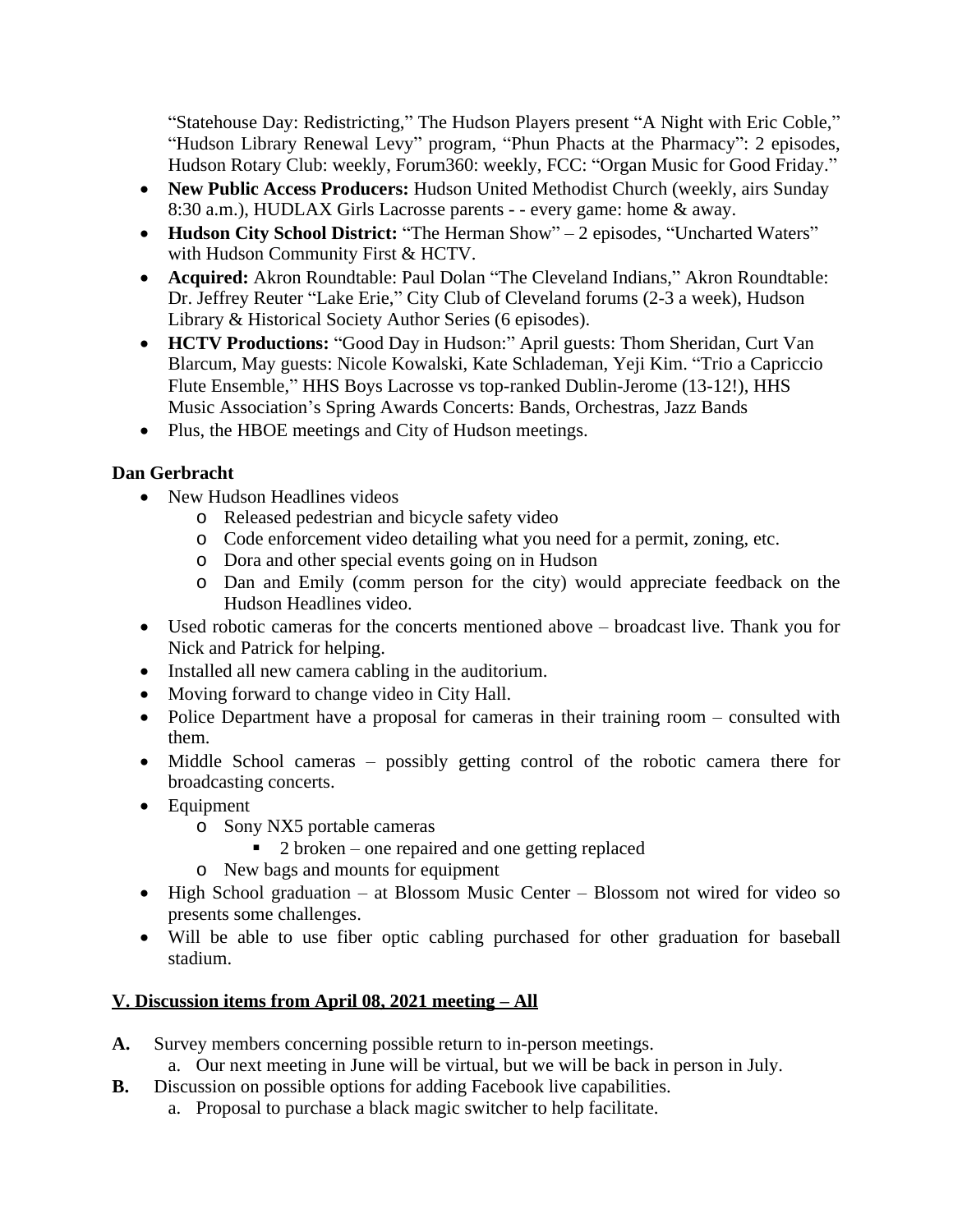- b. Would stream on access users platform and record locally for broadcasting on HCTV.
- c. The committee agreed that purchasing the switcher should be pursued.
- **C.** Discussion on "must air" requirement for all access user productions
	- a. Requirement is anything that uses the HCTV equipment must air on the channel at least once.
	- b. Ginny and Nick will work on reaching out to other stations to learn about best practices and bring it back next month. Would more information to better shape overall strategies.
- **D.** Automation System
	- a. Current system is dated and not innovative only operates on Windows.
	- b. Equipment is in ok shape, but there are much better options to really revolutionize what HCTV is doing.
	- c. Proposal is to move to the Cablecast System.
		- i. Scheduling is incredibly easier
		- ii. 40 TB and can include metadata
		- iii. Can air any video file it receives
		- iv. Can upload extra content to a video (including PDFs)
		- v. Smart TV apps
		- vi. Scheduling in the future
		- vii. \$31,000 would pay for itself in less than three years.
			- 1. Perhaps could be funded in part by COVID funding.
	- d. Committee recommends we should proceed with the Cablecast.
		- i. Dr. Beam made a motion to proceed in the exploration of using Cablecast. Ginny and Emily seconded. All committee members in attendance voted all in favor.

VI. "Friends of HCTV" update – Ginny Frazer

• Yeji Kim is the recipient of the 2020-2021 Friends of Hudson Community Television High School Senior Scholarship. Through the course of her Hudson High School career Yeji has volunteered many hours at HCTV. She has also independently produced many episodes of Yeji Around Town spotlighting local businesses in Hudson.

VII. Alliance for Community Media update – Nick Zaklanovich

- Franchise fees kickbacks
	- o Market value or actual value? FCC says market value.
- No info about a new member in the FCC.
- Emergency Broadband benefit getemergencybroadband,org

VIII. New Access program ideas, previous meeting follow-up & once around – All

- Kent Student working on HCTV app gave a final presentation in May.
- Patrick helped with reviewing games for future videos.
- First of four episodes with Hudson Parks will air this week.
- No update on franchise payments.
- Sunshine Law reviews